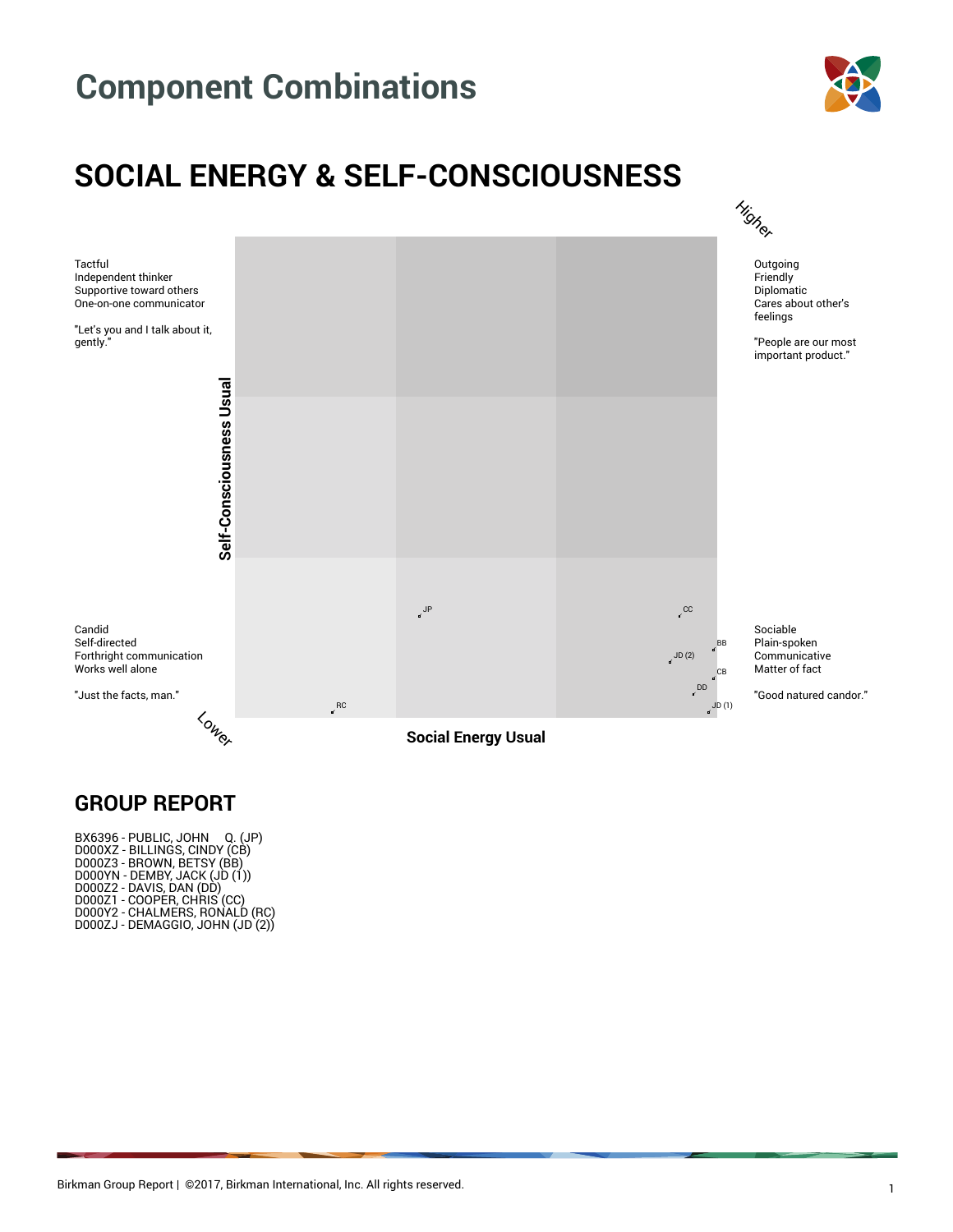

### **SOCIAL ENERGY & SELF-CONSCIOUSNESS**



#### **GROUP REPORT**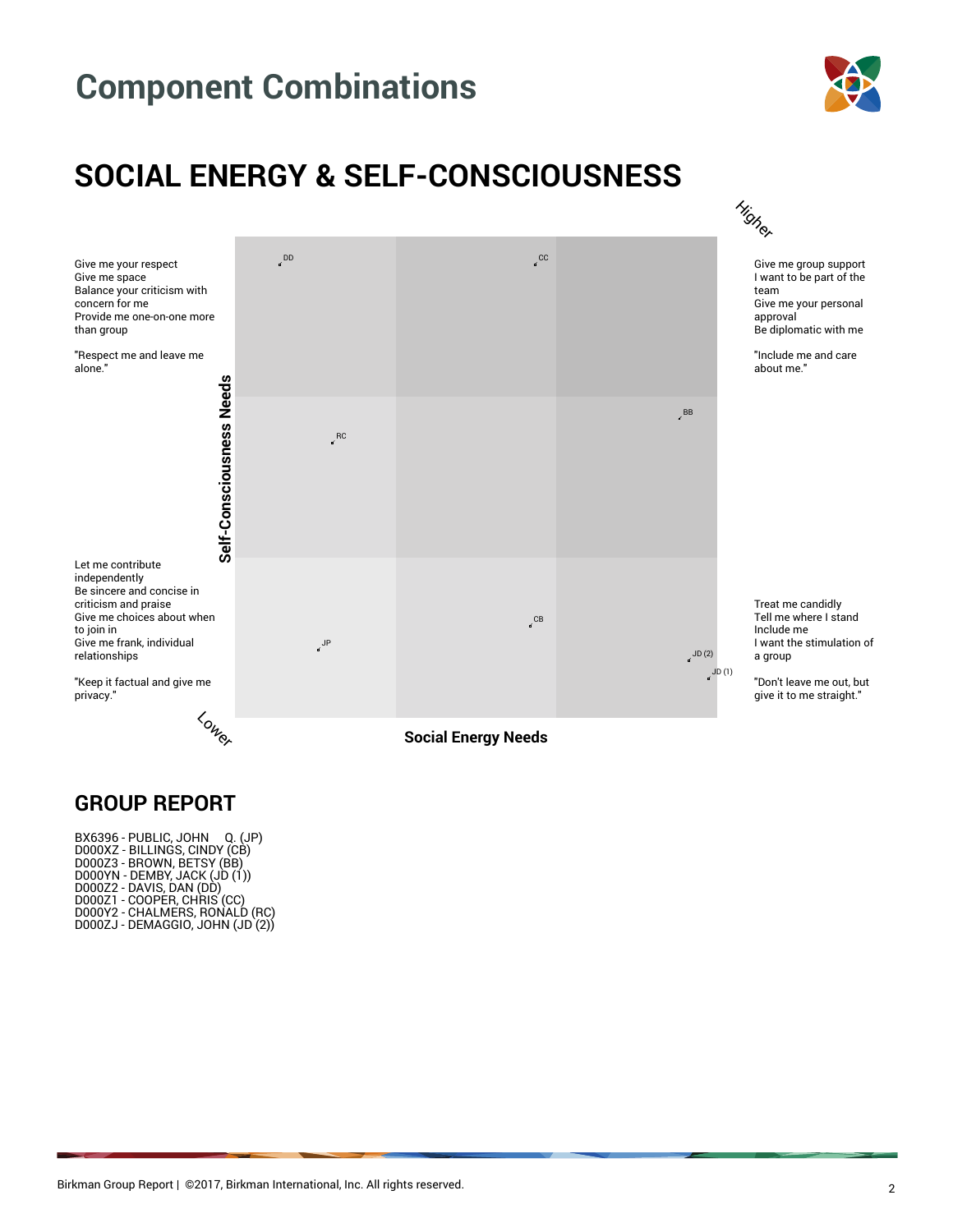

### **SOCIAL ENERGY & SELF-CONSCIOUSNESS**



#### **GROUP REPORT**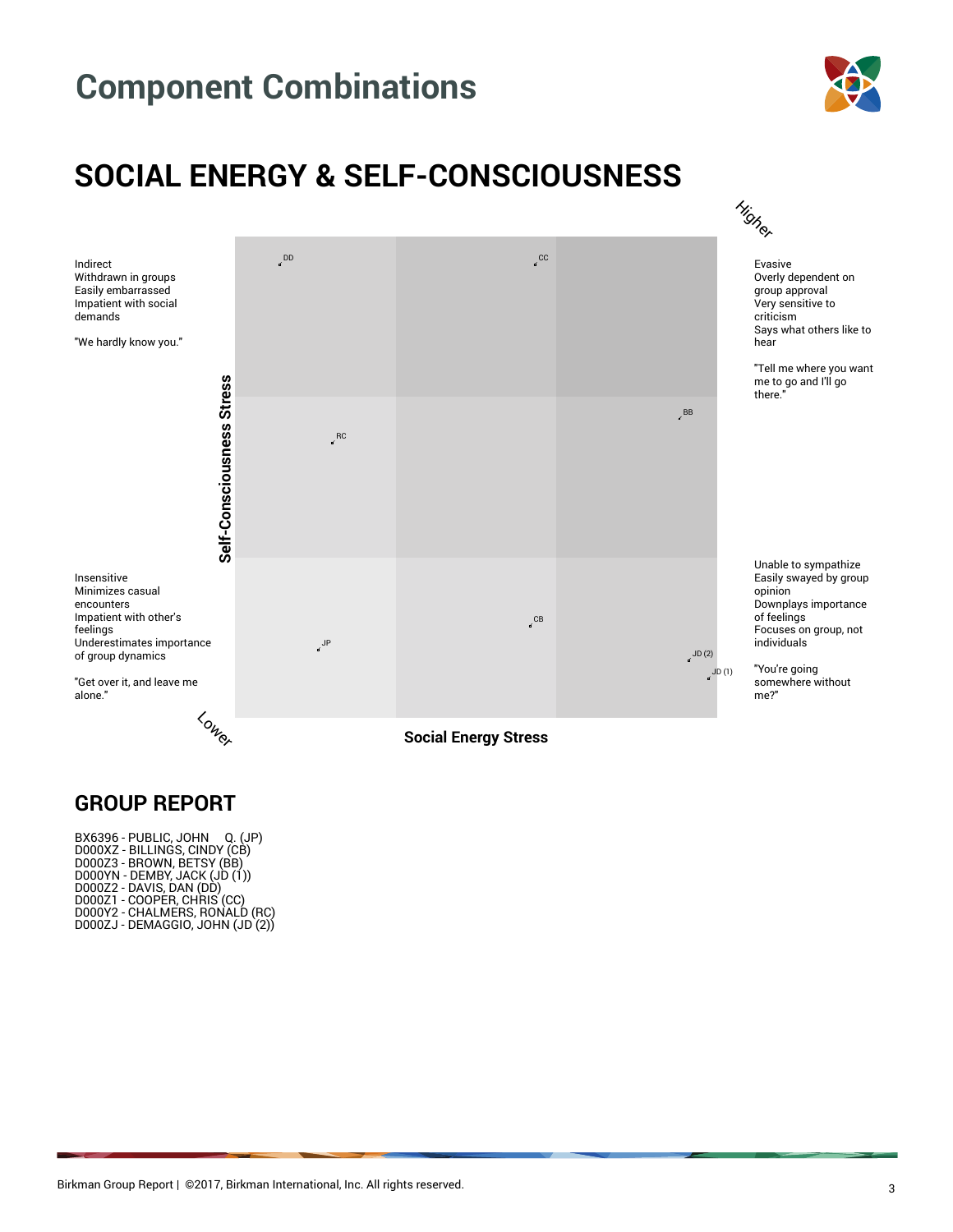

### **ASSERTIVENESS & SOCIAL ENERGY**



#### **GROUP REPORT**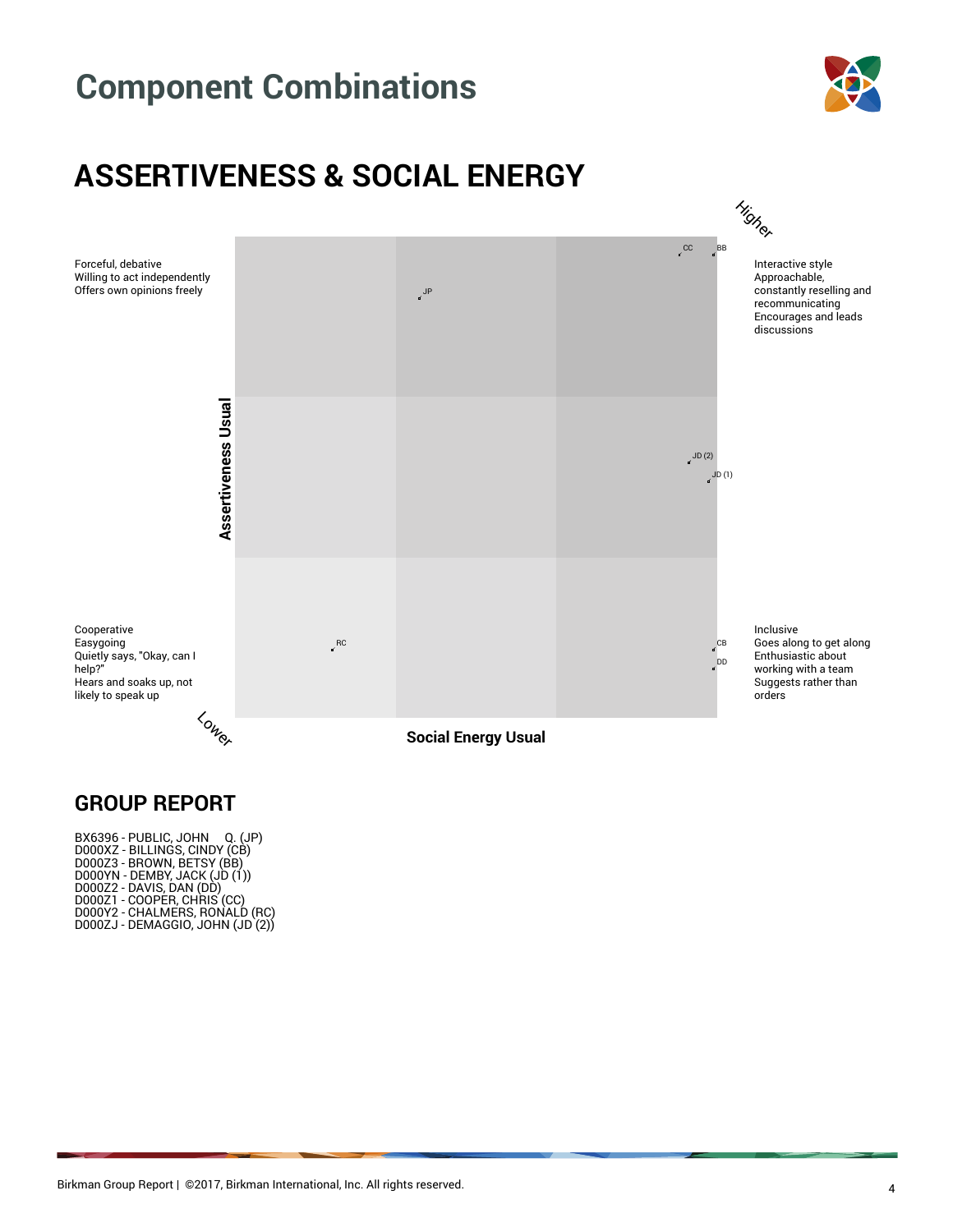

### **ASSERTIVENESS & SOCIAL ENERGY**



#### **GROUP REPORT**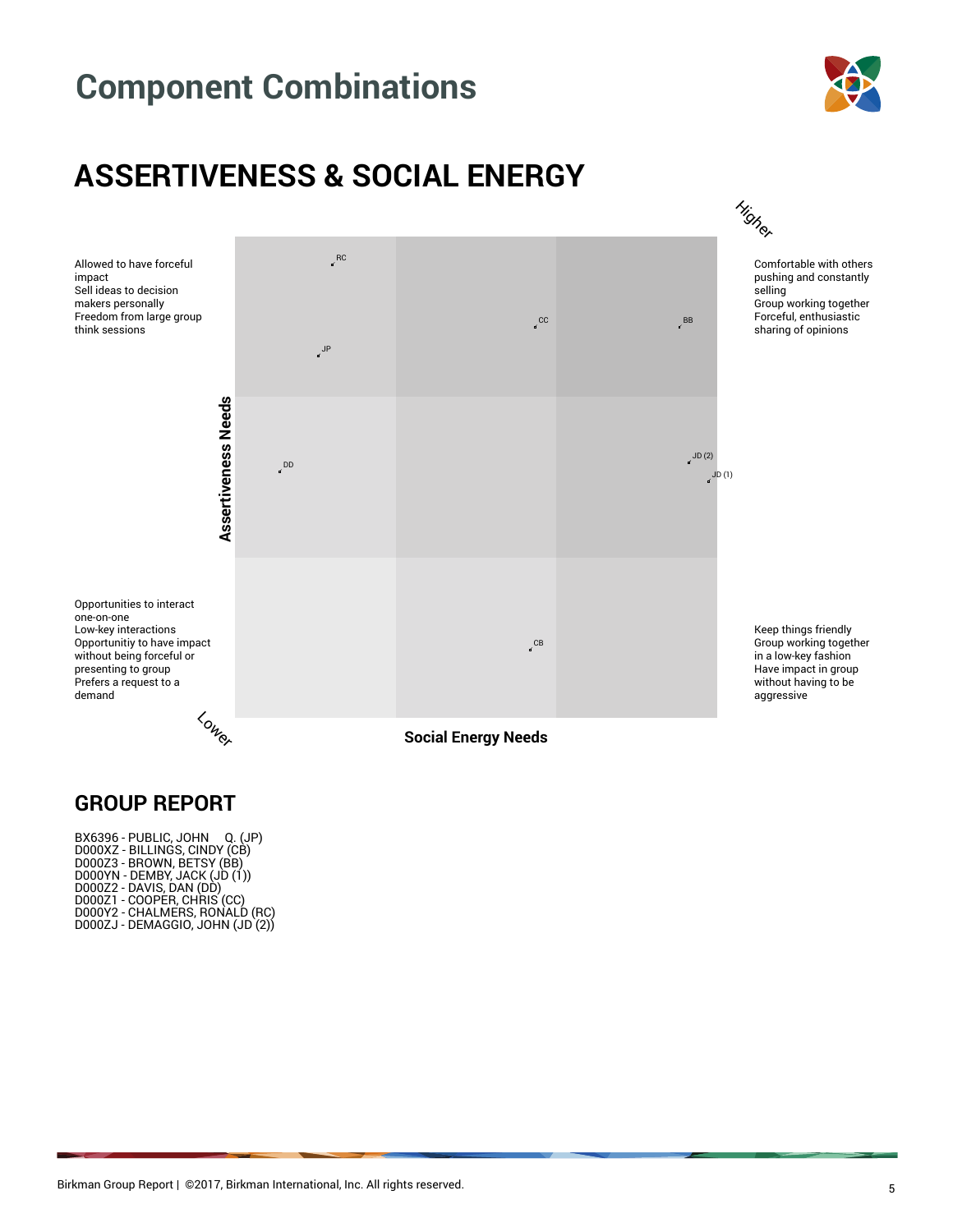

### **ASSERTIVENESS & SOCIAL ENERGY**



#### **GROUP REPORT**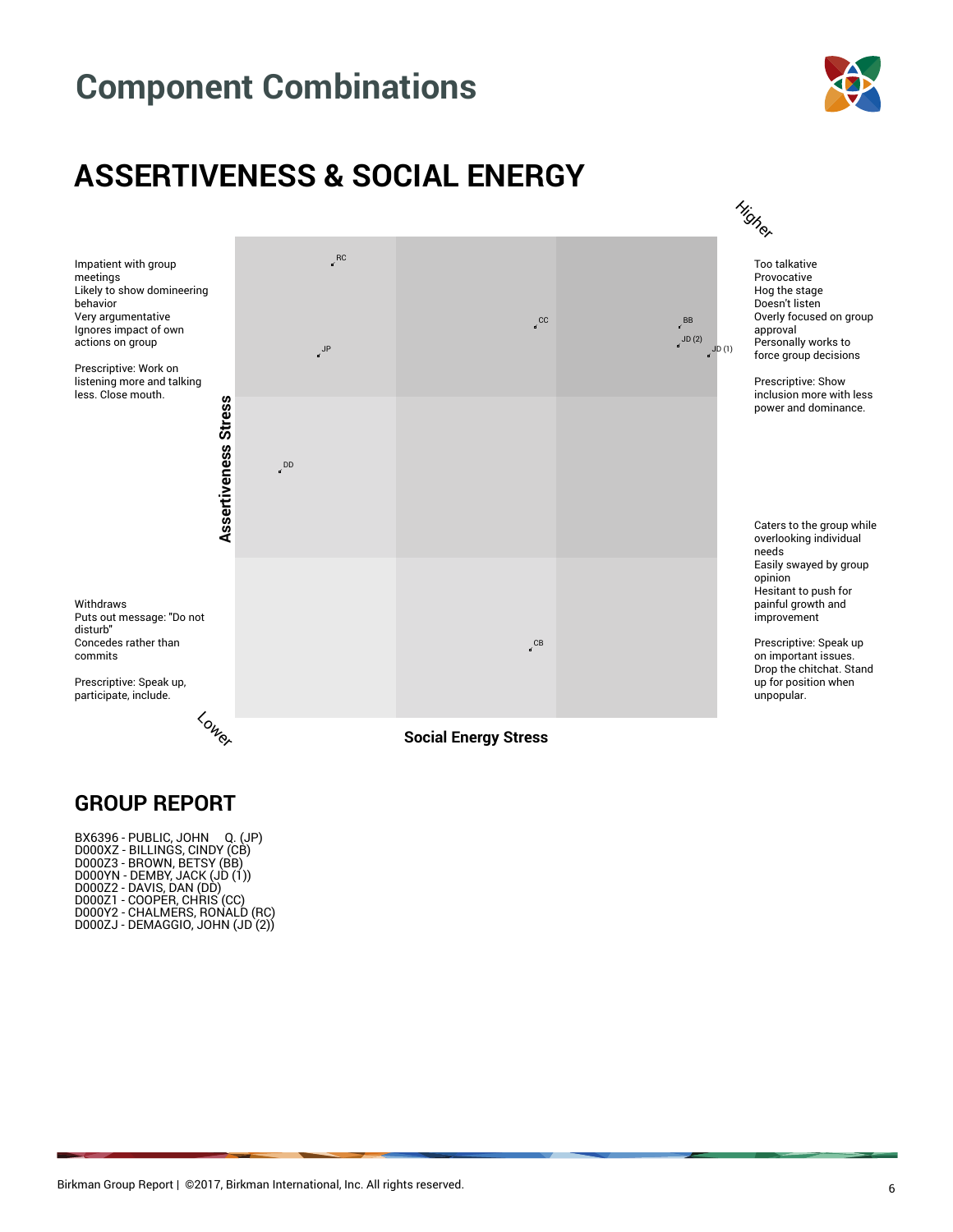

### **ASSERTIVENESS & SELF-CONSCIOUSNESS**



#### **GROUP REPORT**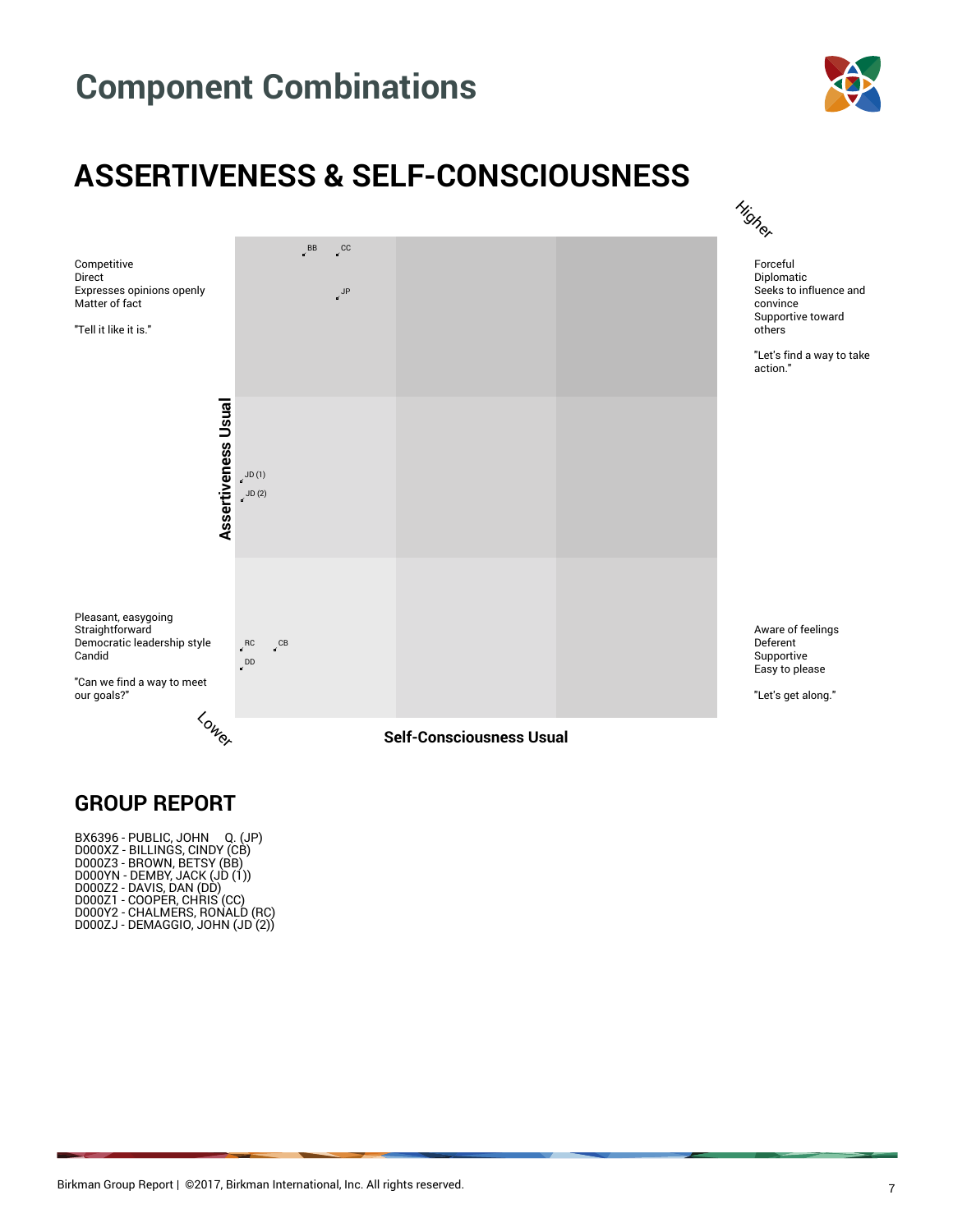

### **ASSERTIVENESS & SELF-CONSCIOUSNESS**



#### **GROUP REPORT**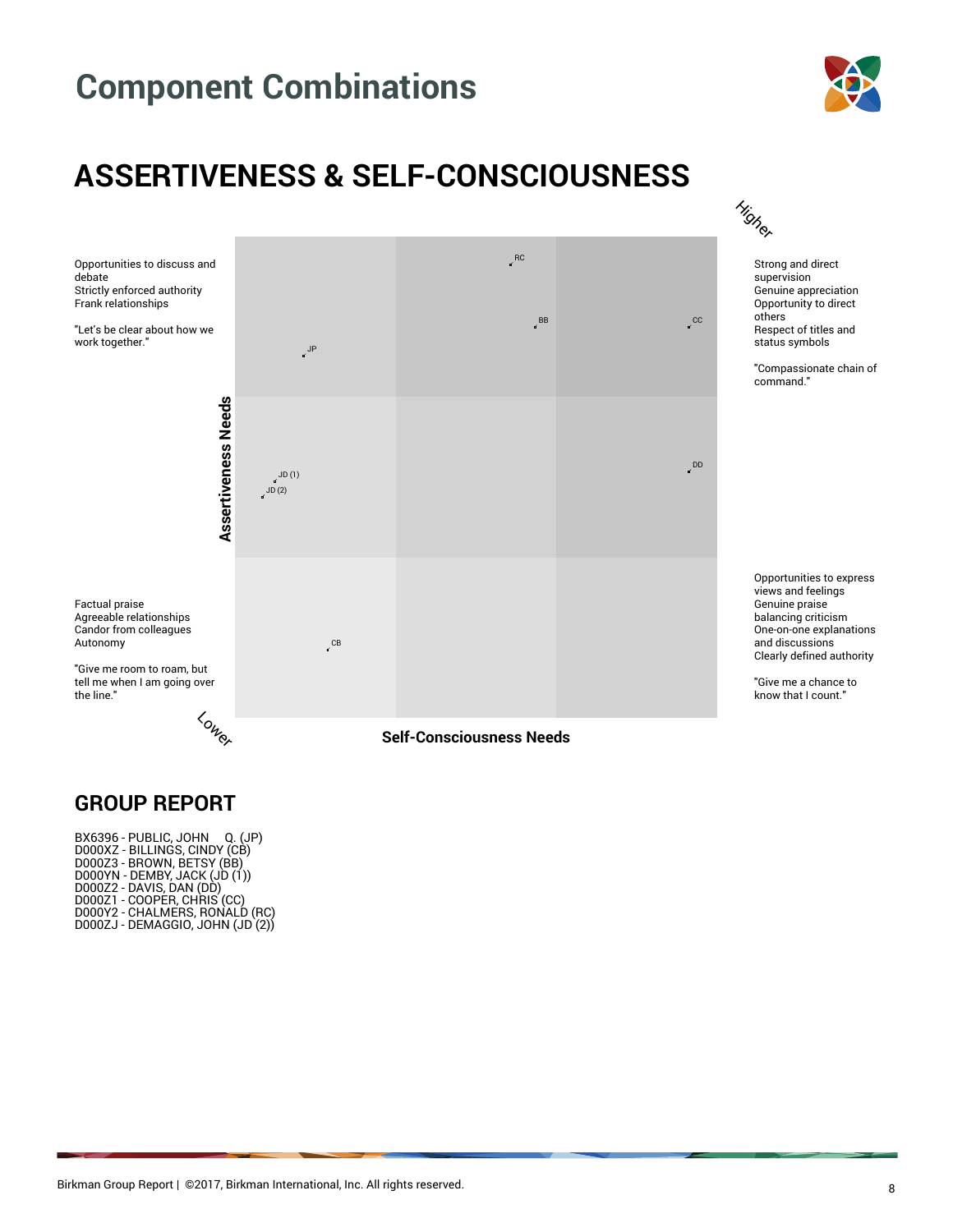

### **ASSERTIVENESS & SELF-CONSCIOUSNESS**



#### **GROUP REPORT**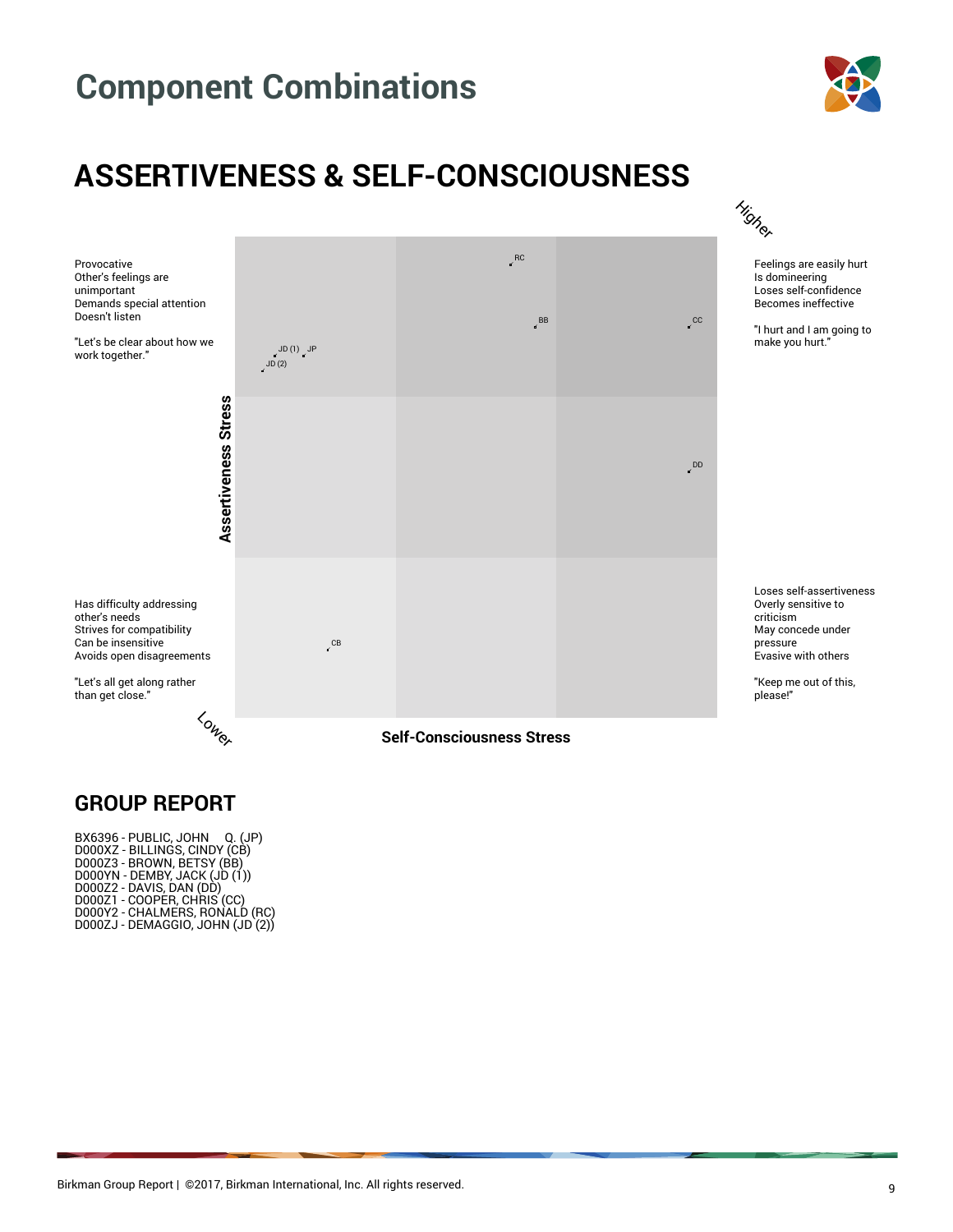

### **ASSERTIVENESS & INCENTIVES**



#### **GROUP REPORT**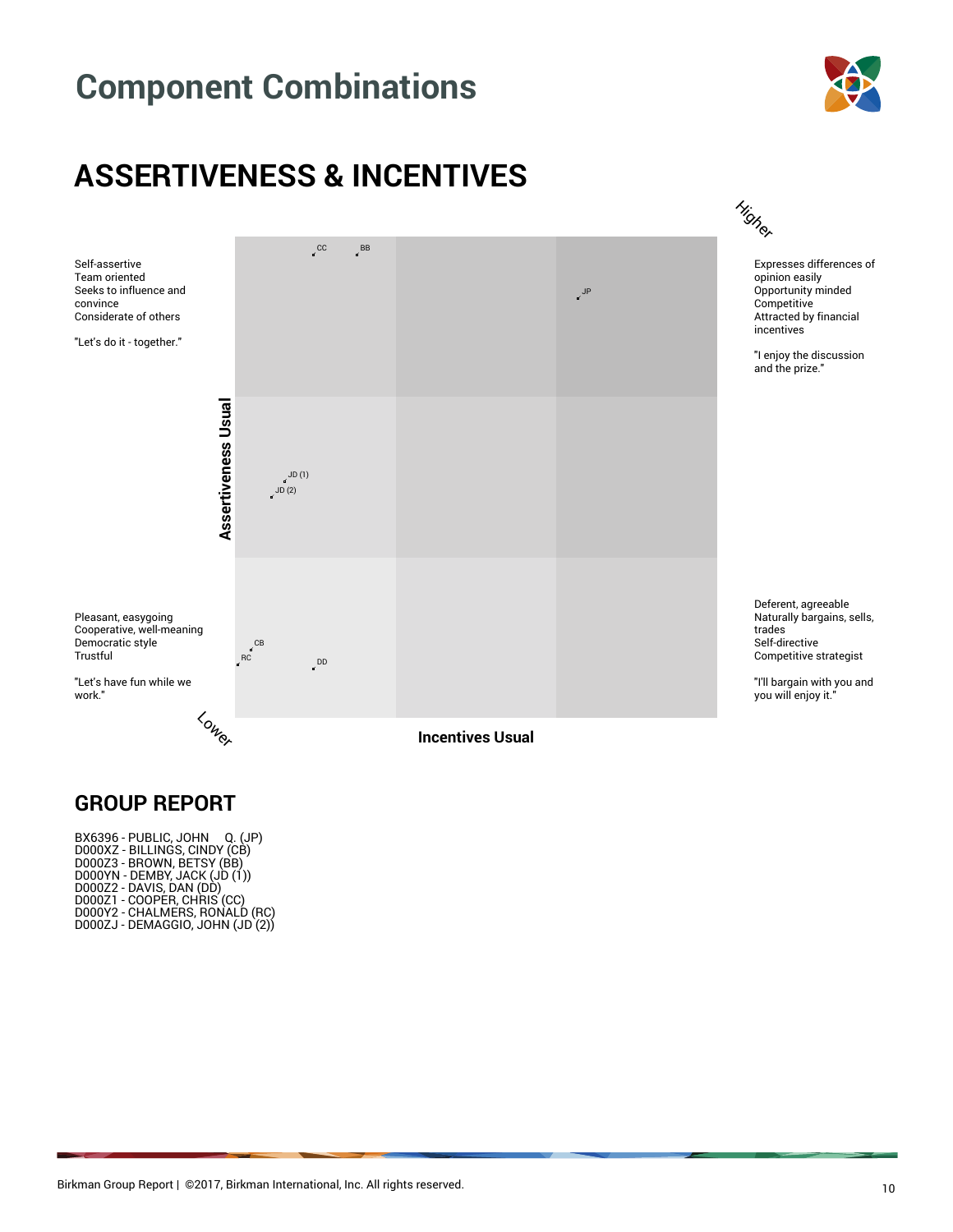



#### **GROUP REPORT**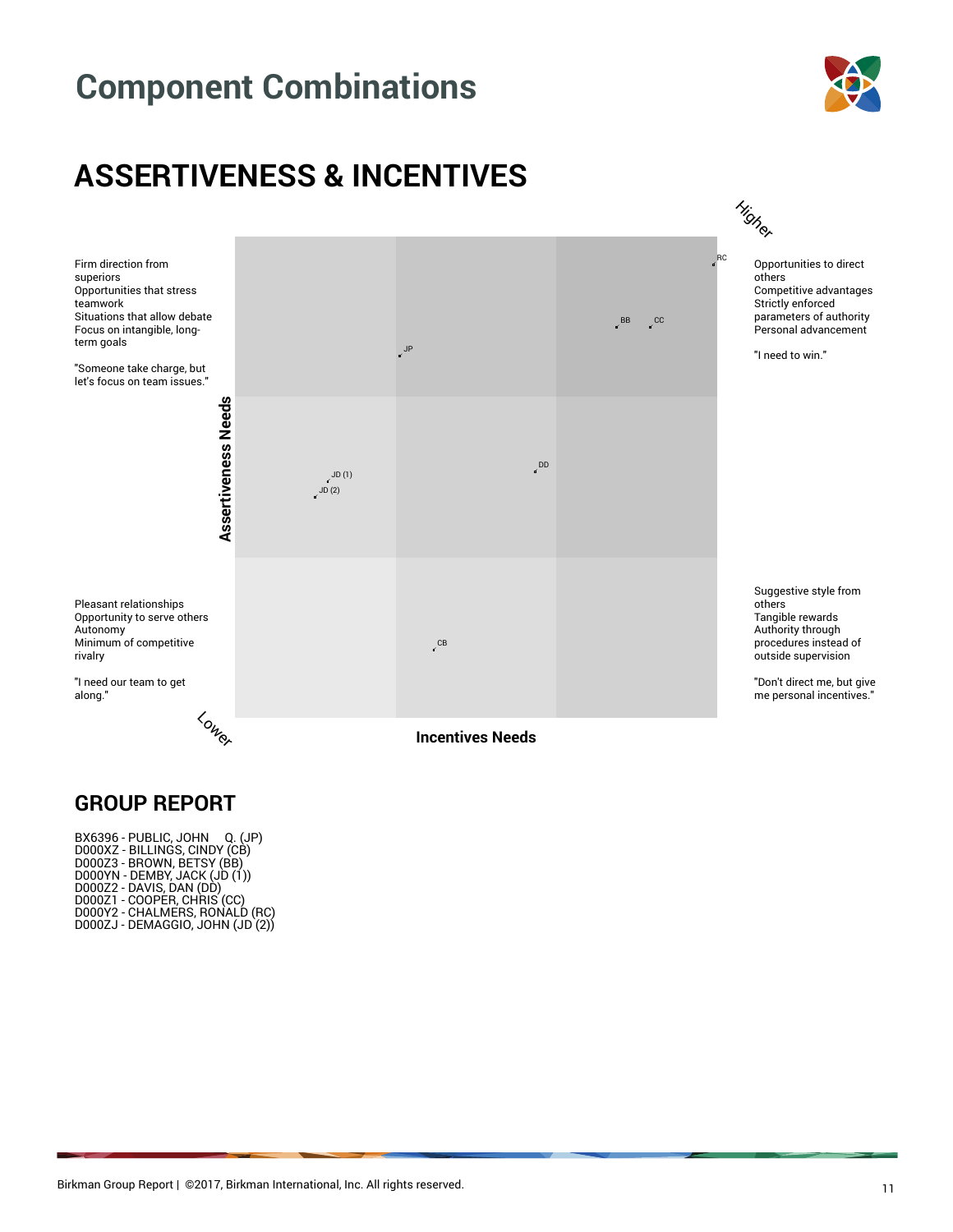





#### **GROUP REPORT**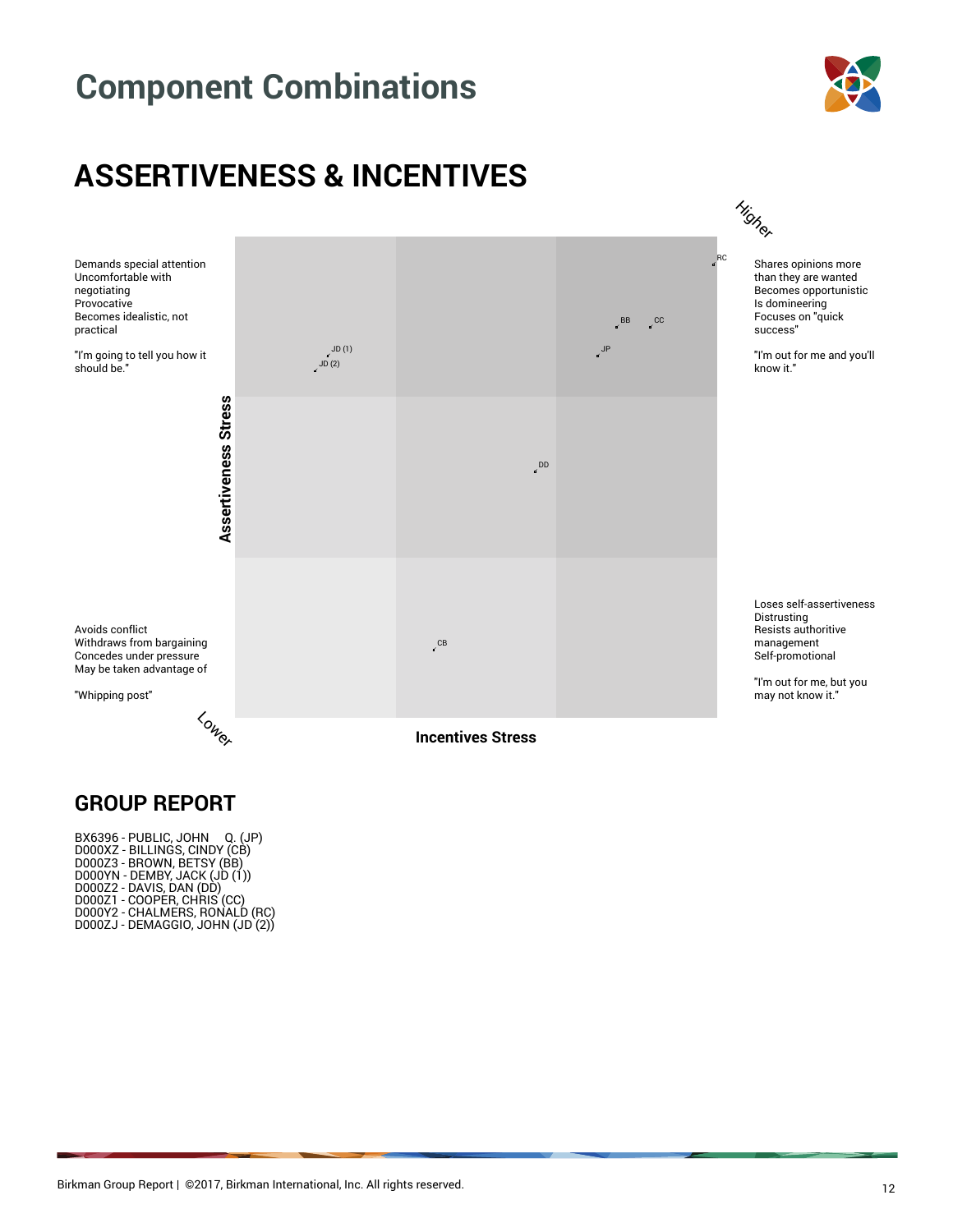



#### **GROUP REPORT**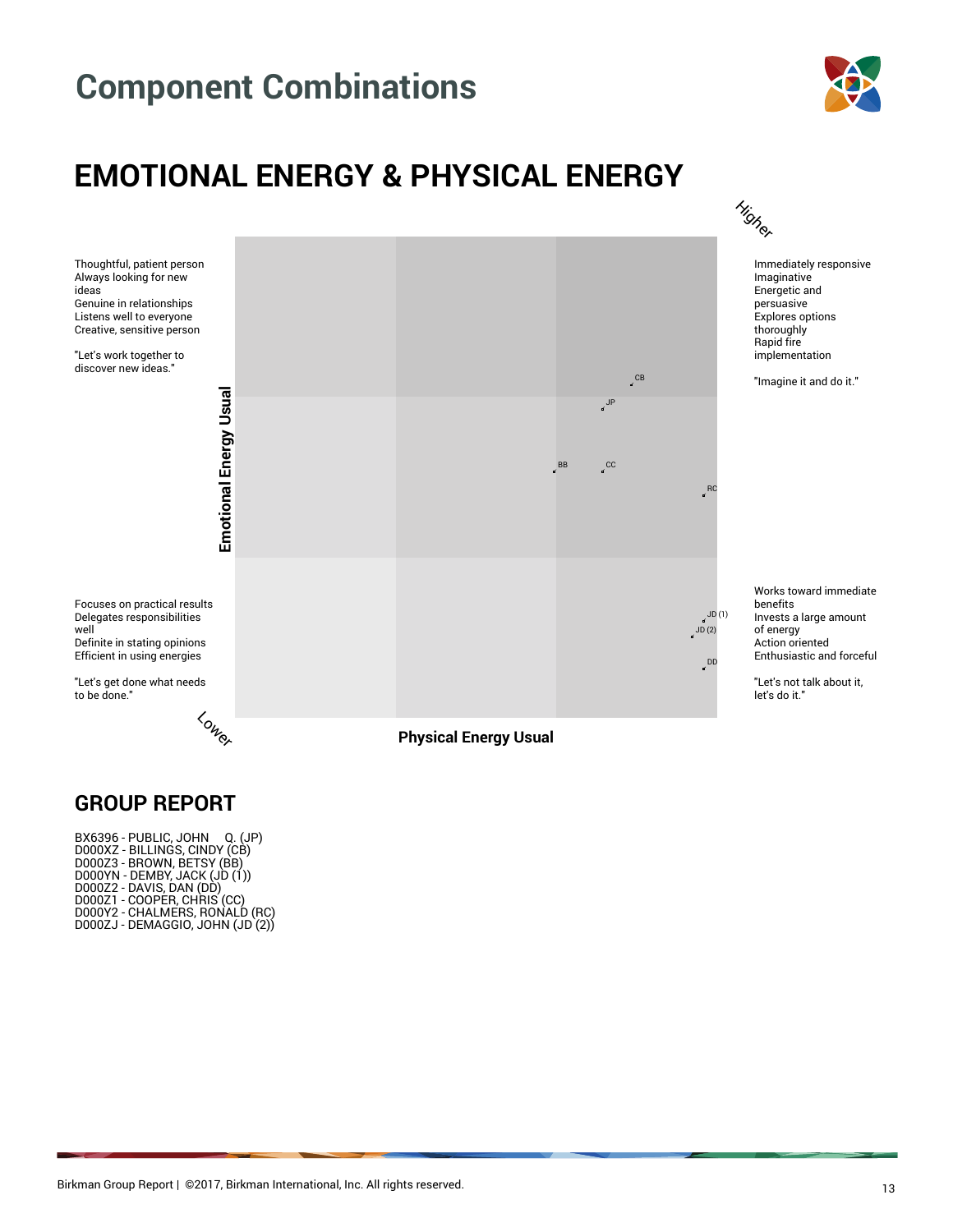

### **EMOTIONAL ENERGY & PHYSICAL ENERGY**



#### **GROUP REPORT**